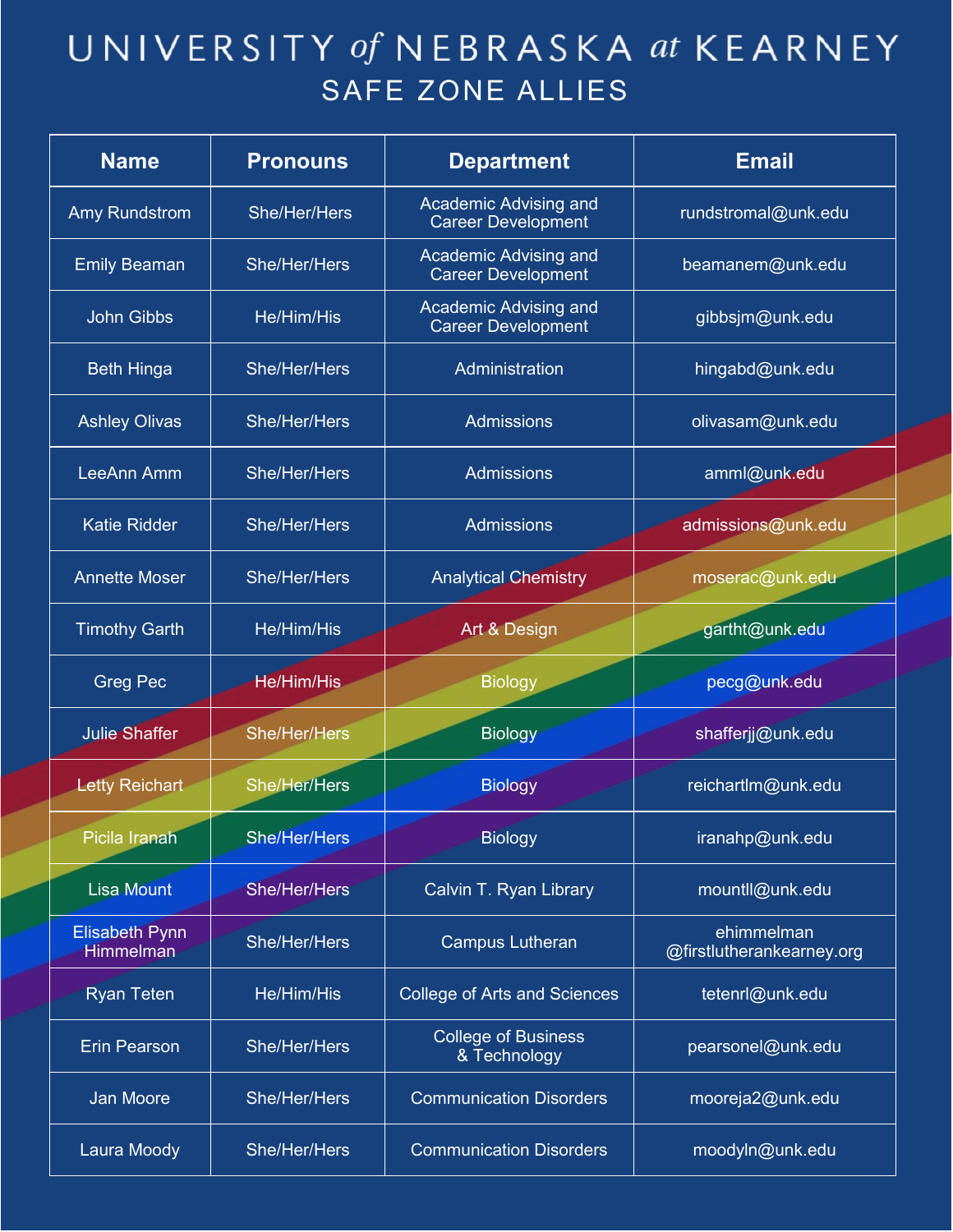| <b>Name</b>              | <b>Pronouns</b>                     | <b>Department</b>                     | <b>Email</b>                |
|--------------------------|-------------------------------------|---------------------------------------|-----------------------------|
| <b>Aaron Blackman</b>    | He/Him/His                          | Communications                        | blackmana2@unk.edu          |
| <b>Elle Zimniak</b>      | She/Her/Hers                        | Communications                        | zimniakln@unk.edu           |
| Amy Jacobson             | She/Her/Hers                        | <b>Communications &amp; Marketing</b> | jacobsonae@unk.edu          |
| <b>Erika Pritchard</b>   | She/Her/Hers                        | <b>Communications &amp; Marketing</b> | pritcharde@unk.edu          |
| <b>Jessica Peterson</b>  | She/Her/Hers                        | <b>Criminal Justice</b>               | petersonj6@unk.edu          |
| <b>Sarah Mattson</b>     | She/Her/Hers                        | <b>Disability Services</b>            | mattsons2@unk.edu           |
| <b>Amanda Sladek</b>     | She/Her/Hers                        | English                               | sladekam@unk.edu            |
| <b>Kelly Bartling</b>    | She/Her/Hers                        | <b>Enrollment Management</b>          | bartlingkh@unk.edu          |
| <b>Kayleigh Dawson</b>   | She/Her/Hers                        | <b>Equity &amp; Compliance</b>        | dawsonkn@unk.edu            |
| Lisa Mendoza             | She/Her/Hers                        | <b>Equity &amp; Compliance</b>        | mendozalm2@unk.edu          |
| <b>Michael Cremers</b>   | He/Him/His                          | <b>Facilities</b>                     | cremersmr@unk.edu           |
| <b>Autumn Langemeier</b> | She/Her/Hers or<br>They/Them/Theirs | <b>Frank Museum</b>                   | langemeiera2@lopers.unk.edu |
| Kelsey Hassenstab        | <b>She/Her/Hers</b>                 | Fraternity & Sorority Life            | hassenstabkc@unk.edu        |
| Linda Johnson            | She/Her/Hers                        | <b>Graduate Studies</b>               | johnsonli@unk.edu           |
| <b>Will Stoutamire</b>   | He/Him/His                          | <b>History</b>                        | stoutamirewf@unk.edu        |
| <b>Chelsea Swarm</b>     | She/Her/Hers                        | <b>Human Resources</b>                | swarmcm@unk.edu             |
| <b>Scott Benson</b>      | He/Him/His                          | <b>Human Resources</b>                | bensonsa1@unk.edu           |
| <b>Traci Gunderson</b>   | She/Her/Hers                        | <b>International Education</b>        | gundersontd@unk.edu         |
| <b>Tracy Falconer</b>    | She/Her/Hers                        | <b>International Education</b>        | falconerts@unk.edu          |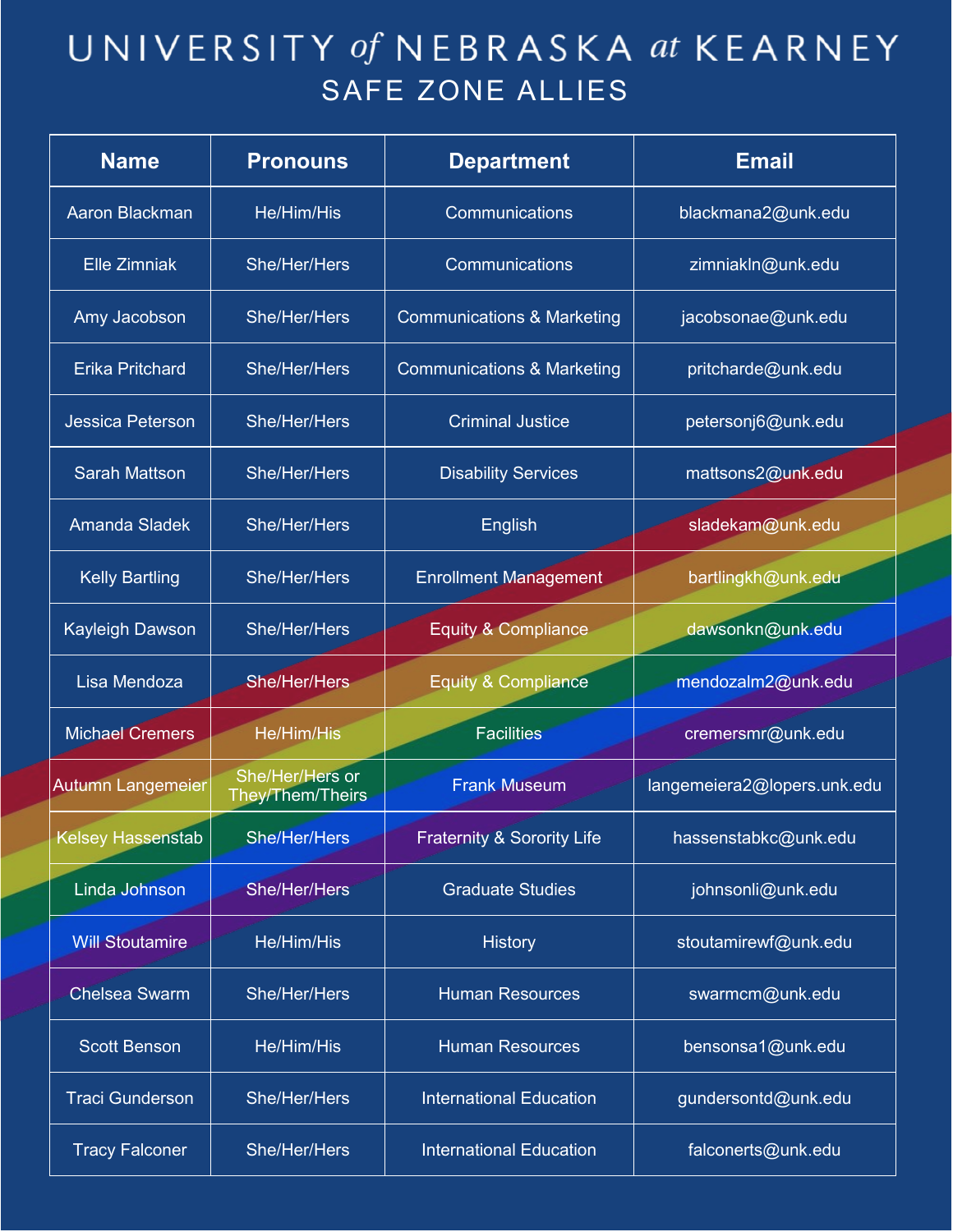| <b>Name</b>                      | <b>Pronouns</b>     | <b>Department</b>                        | <b>Email</b>            |
|----------------------------------|---------------------|------------------------------------------|-------------------------|
| <b>Tyler Pierce-</b><br>Panowicz | He/Him/His          | <b>ITS</b>                               | tppanowicz@nebraska.edu |
| <b>Rick Gage</b>                 | He/Him/His          | Kinesiology                              | gager@unk.edu           |
| <b>Shannon Mulhearn</b>          | She/Her/Hers        | Kinesiology                              | mulhearns@unk.edu       |
| <b>Emily Bahr</b>                | She/Her/Hers        | <b>Learning Commons</b>                  | bahrea@unk.edu          |
| Marsha Yeagley                   | She/Her/Hers        | Marketing                                | yeagleym@unk.edu        |
| <b>Amy Nebesniak</b>             | She/Her/Hers        | <b>Math</b>                              | nebesniaka2@unk.edu     |
| Diego Sevilla                    | He/Him/His          | <b>Modern Languages</b>                  | sevilladd@unk.edu       |
| <b>Julie Lanz</b>                | She/Her/Hers        | Psychology                               | lanzjj@unk.edu          |
| <b>Megan Strain</b>              | She/Her/Hers        | Psychology                               | strainml@unk.edu        |
| <b>Kim Seitler</b>               | <b>She/Her/Hers</b> | Registrar                                | seitlerkk@unk.edu       |
| <b>Lisa Neal</b>                 | She/Her/Hers        | Registrar                                | neall@unk.edu           |
| <b>Abbi Hanson</b>               | She/Her/Hers        | <b>Residence Life</b>                    | hansonac@unk.edu        |
| <b>Cory Moen</b>                 | He/Him/His          | <b>Residence Life</b>                    | moenca@unk.edu          |
| George Holman                    | He/Him/His          | <b>Residence Life</b>                    | holmangp@unk.edu        |
| <b>Maha Younes</b>               | She/Her/Hers        | <b>Social Work</b>                       | younesm@unk.edu         |
| <b>Dave Roberts</b>              | He/Him/His          | <b>Student Affairs</b>                   | robertsdg@unk.edu       |
| <b>Renae Zimmer</b>              | She/Her/Hers        | <b>Student and Family Transitions</b>    | zimmerrl@unk.edu        |
| <b>Juan Guzman</b>               | He/Him/His          | <b>Student Diversity &amp; Inclusion</b> | guzmanj@unk.edu         |
| <b>Luis Olivas</b>               | He/Him/His          | <b>Student Diversity &amp; Inclusion</b> | olivasherrlr@unk.edu    |